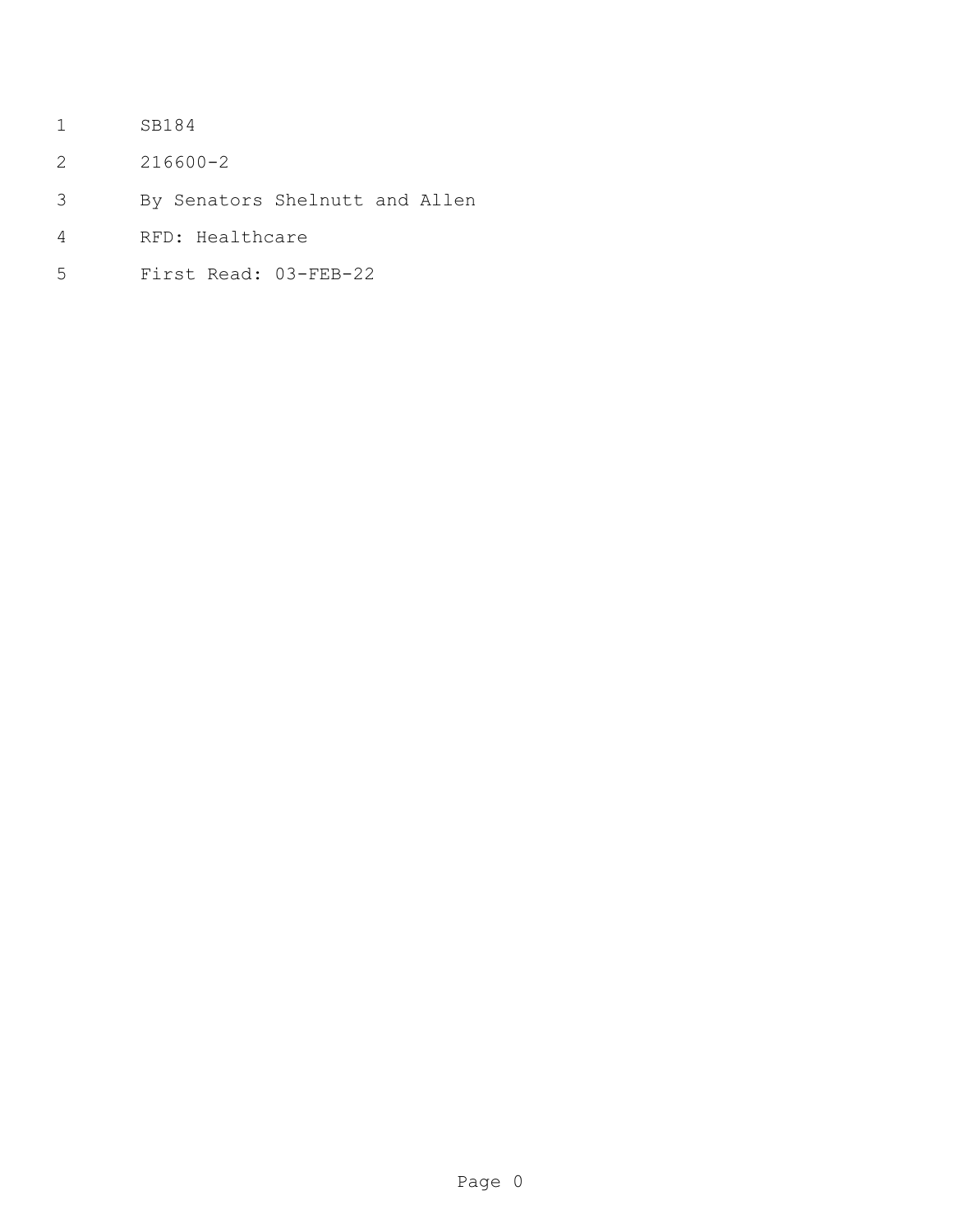SB184 ENGROSSED A BILL 8 STRIP TO BE ENTITLED 9 AN ACT Relating to public health; to prohibit the performance of a medical procedure or the prescription of medication, upon or to a minor child, that is intended to alter the minor child's gender or delay puberty; to provide for exceptions; to provide for disclosure of certain information concerning students to parents by schools; and to establish criminal penalties for violations; and in connection therewith would have as its purpose or effect the requirement of a new or increased expenditure of local funds within the meaning of Amendment 621 of the Constitution of Alabama of 1901, as amended by Amendment 890, now appearing as Section 111.05 of the Official Recompilation of the Constitution of Alabama of 1901, as amended. BE IT ENACTED BY THE LEGISLATURE OF ALABAMA: Section 1. This act shall be known and may be cited as the Alabama Vulnerable Child Compassion and Protection Act (V-CAP).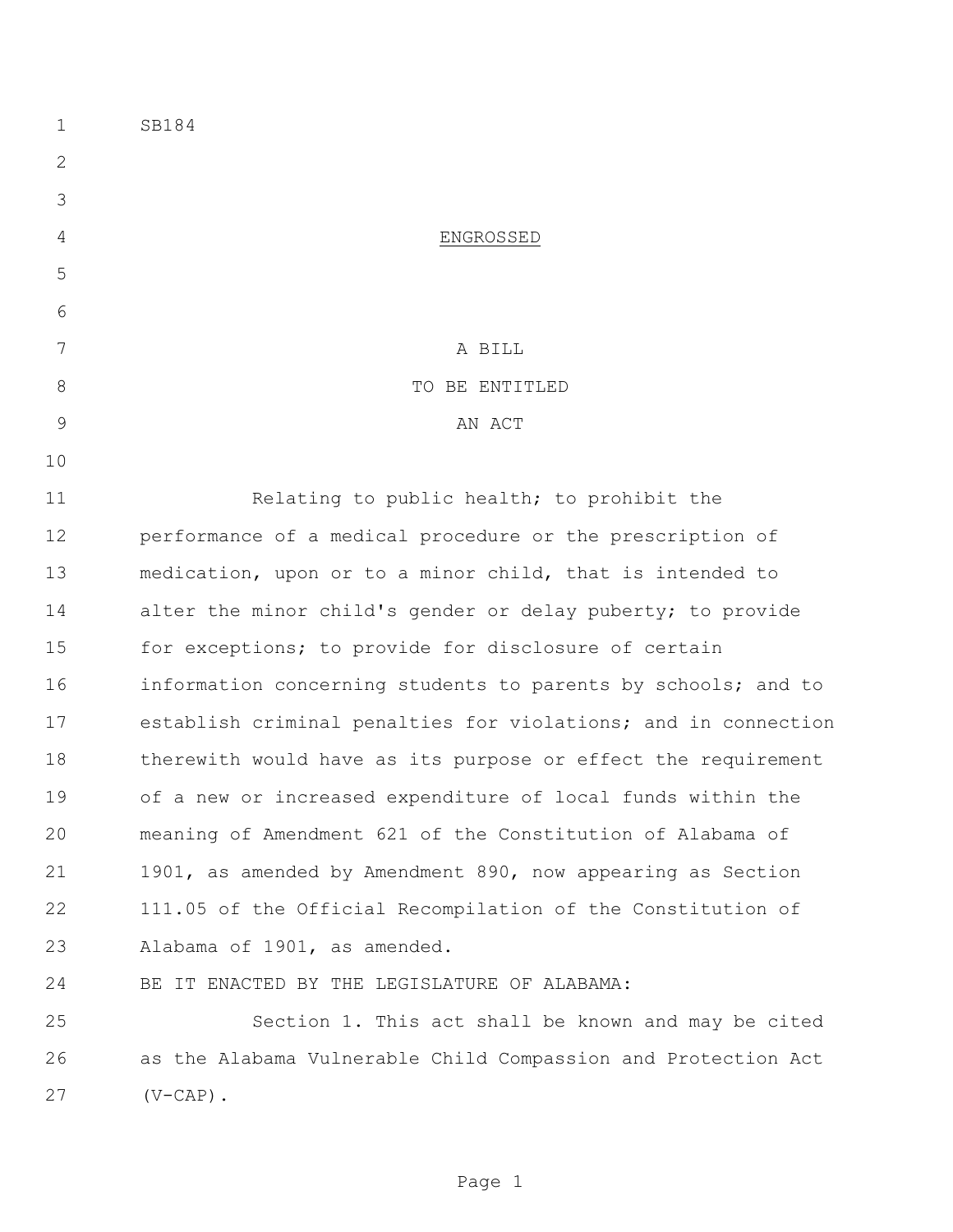Section 2. The Legislature finds and declares the following:

 (1) The sex of a person is the biological state of being female or male, based on sex organs, chromosomes, and endogenous hormone profiles, and is genetically encoded into a person at the moment of conception, and it cannot be changed.

 (2) Some individuals, including minors, may experience discordance between their sex and their internal sense of identity, and individuals who experience severe psychological distress as a result of this discordance may be diagnosed with gender dysphoria.

 (3) The cause of the individual's impression of discordance between sex and identity is unknown, and the diagnosis is based exclusively on the individual's self-report of feelings and beliefs.

 (4) This internal sense of discordance is not 17 permanent or fixed, but to the contrary, numerous studies have shown that a substantial majority of children who experience discordance between their sex and identity will outgrow the discordance once they go through puberty and will eventually have an identity that aligns with their sex.

 (5) As a result, taking a wait-and-see approach to children who reveal signs of gender nonconformity results in a large majority of those children resolving to an identity congruent with their sex by late adolescence.

 (6) Some in the medical community are aggressively pushing for interventions on minors that medically alter the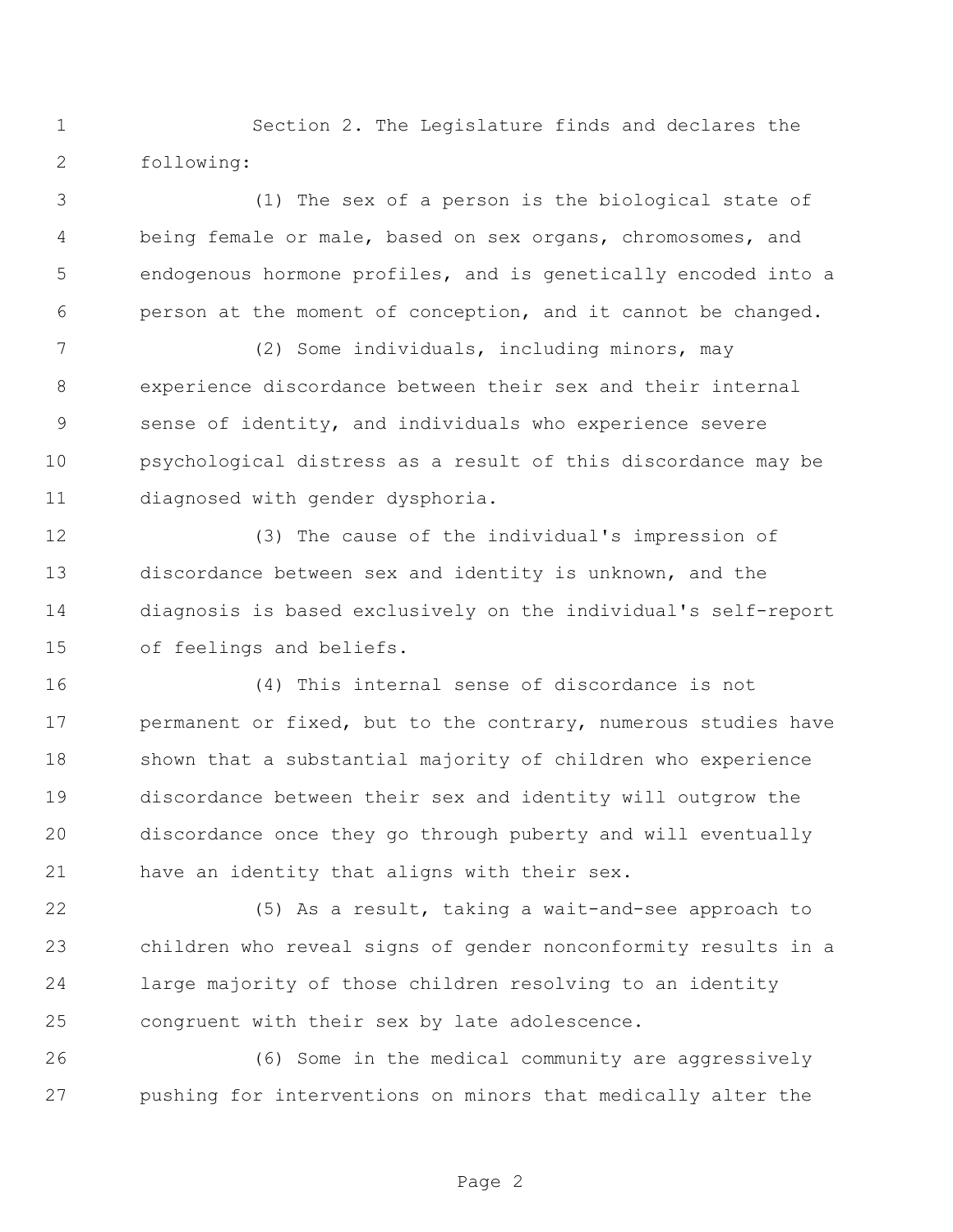child's hormonal balance and remove healthy external and internal sex organs when the child expresses a desire to appear as a sex different from his or her own.

 (7) This course of treatment for minors commonly begins with encouraging and assisting the child to socially transition to dressing and presenting as the opposite sex. In the case of prepubertal children, as puberty begins, doctors then administer long-acting GnRH agonist (puberty blockers) that suppress the pubertal development of the child. This use of puberty blockers for gender nonconforming children is experimental and not FDA-approved.

 (8) After puberty blockade, the child is later administered "cross-sex" hormonal treatments that induce the development of secondary sex characteristics of the other sex, such as causing the development of breasts and wider hips in male children taking estrogen and greater muscle mass, bone density, body hair, and a deeper voice in female children taking testosterone. Some children are administered these hormones independent of any prior pubertal blockade.

 (9) The final phase of treatment is for the 21 individual to undergo cosmetic and other surgical procedures, often to create an appearance similar to that of the opposite sex. These surgical procedures may include a mastectomy to remove a female adolescent's breasts and "bottom surgery" that removes a minor's health reproductive organs and creates an artificial form aiming to approximate the appearance of the genitals of the opposite sex.

Page 3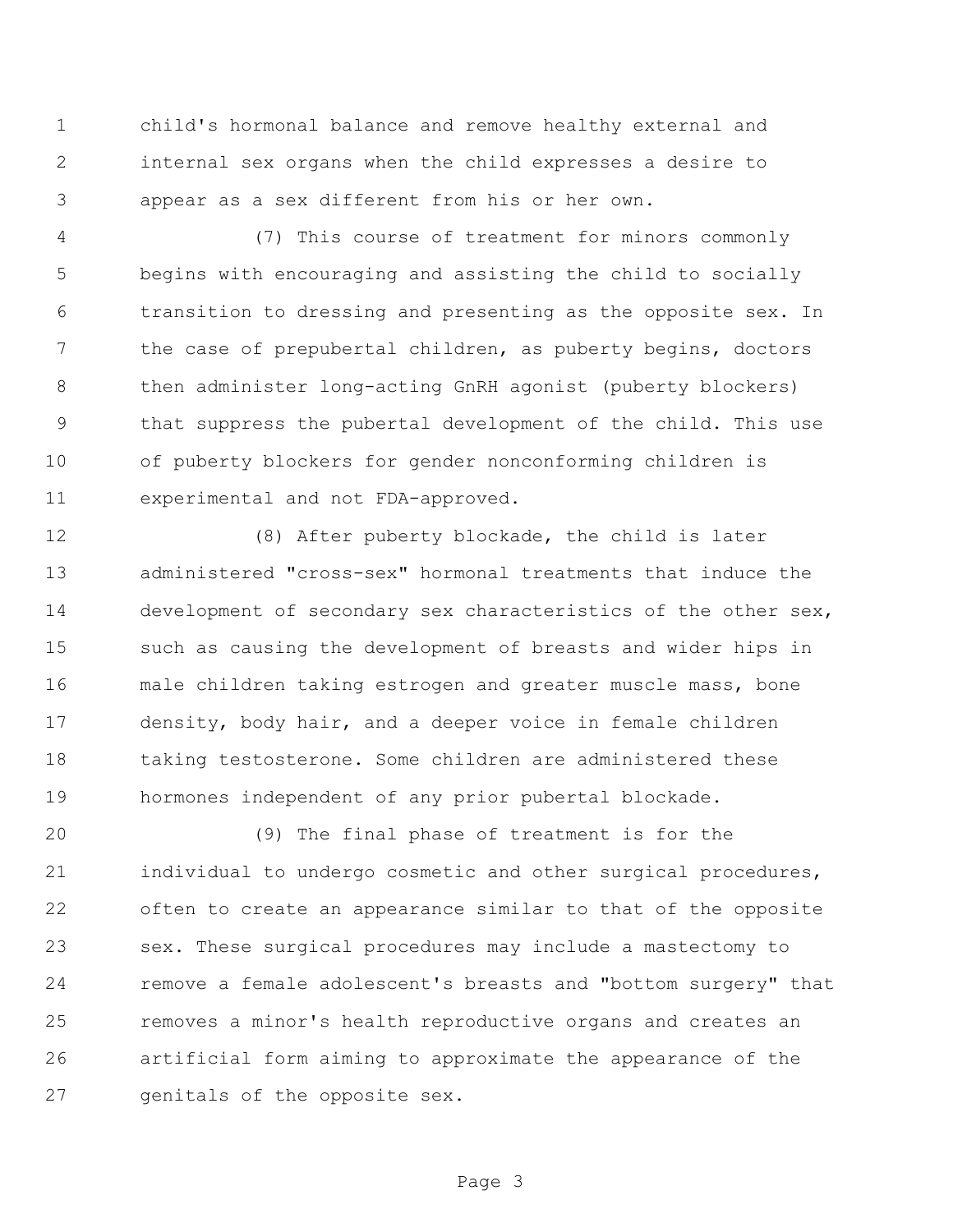(10) For minors who are placed on puberty blockers that inhibit their bodies from experiencing the natural process of sexual development, the overwhelming majority will continue down a path toward cross-sex hormones and cosmetic surgery.

 (11) This unproven, poorly studied series of interventions results in numerous harmful effects for minors, as well as risks of effects simply unknown due to the new and experimental nature of these interventions.

 (12) Among the known harms from puberty blockers is diminished bone density; the full effect of puberty blockers on brain development and cognition are yet unknown, though reason for concern is now present. There is no research on the long-term risks to minors of persistent exposure to puberty blockers. With the administration of cross-sex hormones comes increased risks of cardiovascular disease, thromboembolic 17 stroke, asthma, COPD, and cancer.

 (13) Puberty blockers prevent gonadal maturation and thus render patients taking these drugs infertile. Introducing cross-sex hormones to children with immature gonads as a direct result of pubertal blockade is expected to cause irreversible sterility. Sterilization is also permanent for those who undergo surgery to remove reproductive organs, and such persons are likely to suffer through a lifetime of complications from the surgery, infections, and other difficulties requiring yet more medical intervention.

Page 4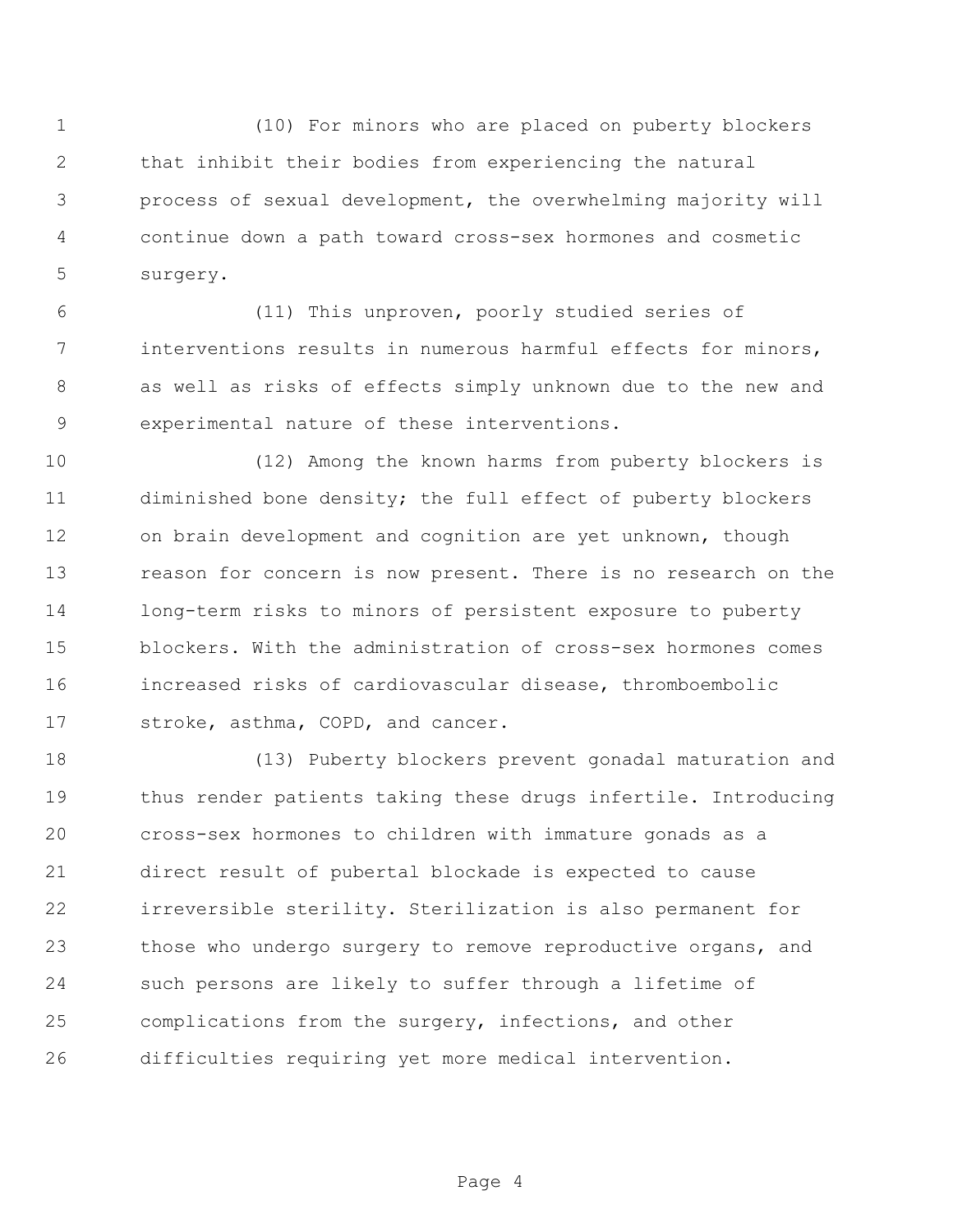(14) Several studies demonstrate that hormonal and surgical interventions often do not resolve the underlying psychological issues affecting the individual. For example, individuals who undergo cross-sex cosmetic surgical procedures have been found to suffer from elevated mortality rates higher than the general population. They experience significantly higher rates of substance abuse, depression, and psychiatric hospitalizations.

 (15) Minors, and often their parents, are unable to comprehend and fully appreciate the risk and life implications, including permanent sterility, that result from 12 the use of puberty blockers, cross-sex hormones, and surgical procedures.

 (16) For these reasons, the decision to pursue a course of hormonal and surgical interventions to address a discordance between the individual's sex and sense of identity should not be presented to or determined for minors who are incapable of comprehending the negative implications and life-course difficulties attending to these interventions.

 Section 3. For the purposes of this act, the following terms shall have the following meanings:

 (1) MINOR. The same meaning as in Section 43-8-1, Code of Alabama 1975.

 (2) PERSON. Includes any of the following: a. Any individual. b. Any agent, employee, official, or contractor of

```
27 any legal entity.
```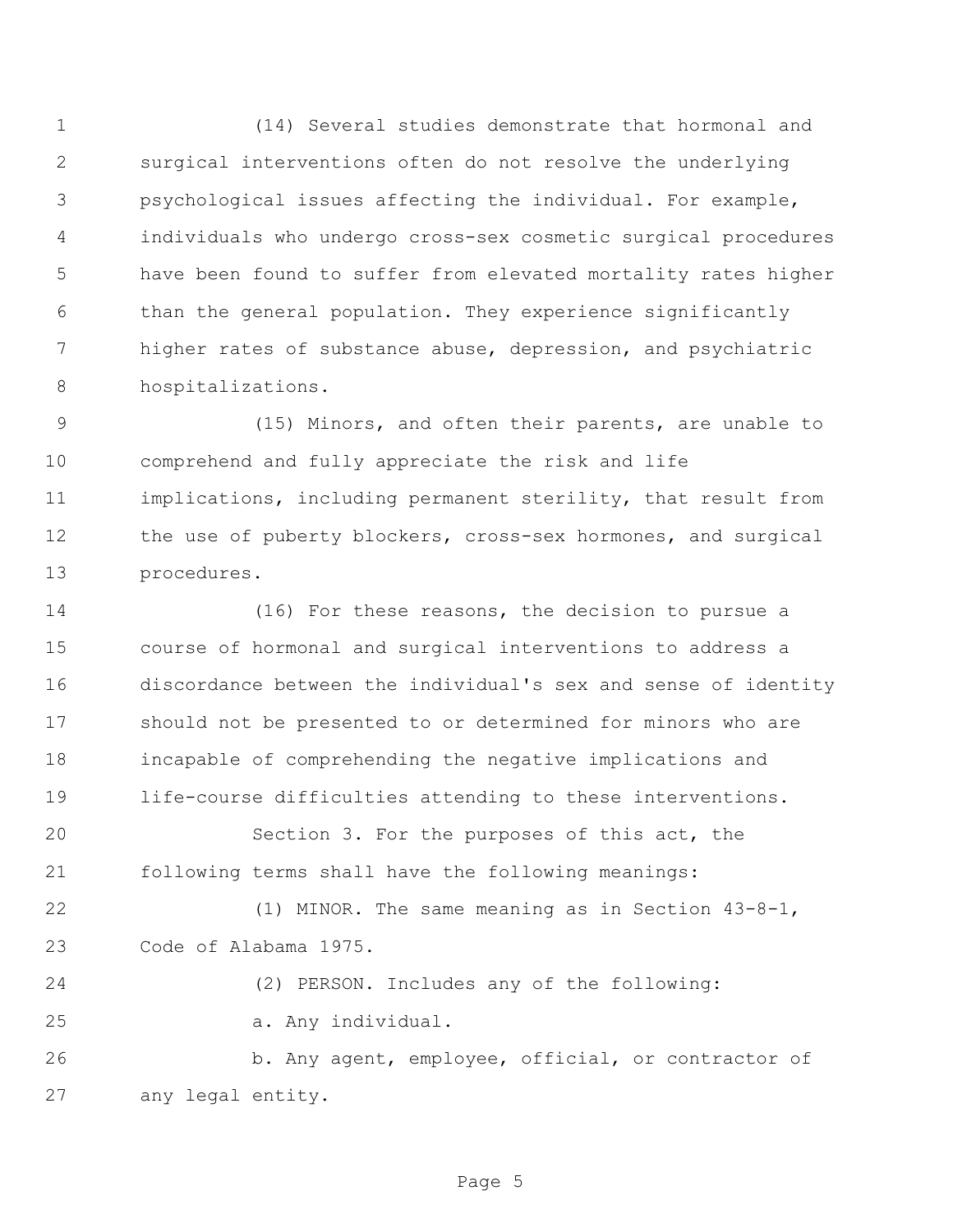c. Any agent, employee, official, or contractor of a school district or the state or any of its political subdivisions or agencies.

 (3) SEX. The biological state of being male or female, based on the individual's sex organs, chromosomes, and endogenous hormone profiles.

7 Section 4. (a) Except as provided in subsection (b), no person shall engage in or cause any of the following practices to be performed upon a minor if the practice is performed for the purpose of attempting to alter the appearance of or affirm the minor's perception of his or her 12 gender or sex, if that appearance or perception is inconsistent with the minor's sex as defined in this act:

 (1) Prescribing or administering puberty blocking medication to stop or delay normal puberty.

 (2) Prescribing or administering supraphysiologic doses of testosterone or other androgens to females.

 (3) Prescribing or administering supraphysiologic doses of estrogen to males.

 (4) Performing surgeries that sterilize, including castration, vasectomy, hysterectomy, oophorectomy, orchiectomy, and penectomy.

 (5) Performing surgeries that artificially construct tissue with the appearance of genitalia that differs from the individual's sex, including metoidioplasty, phalloplasty, and vaginoplasty.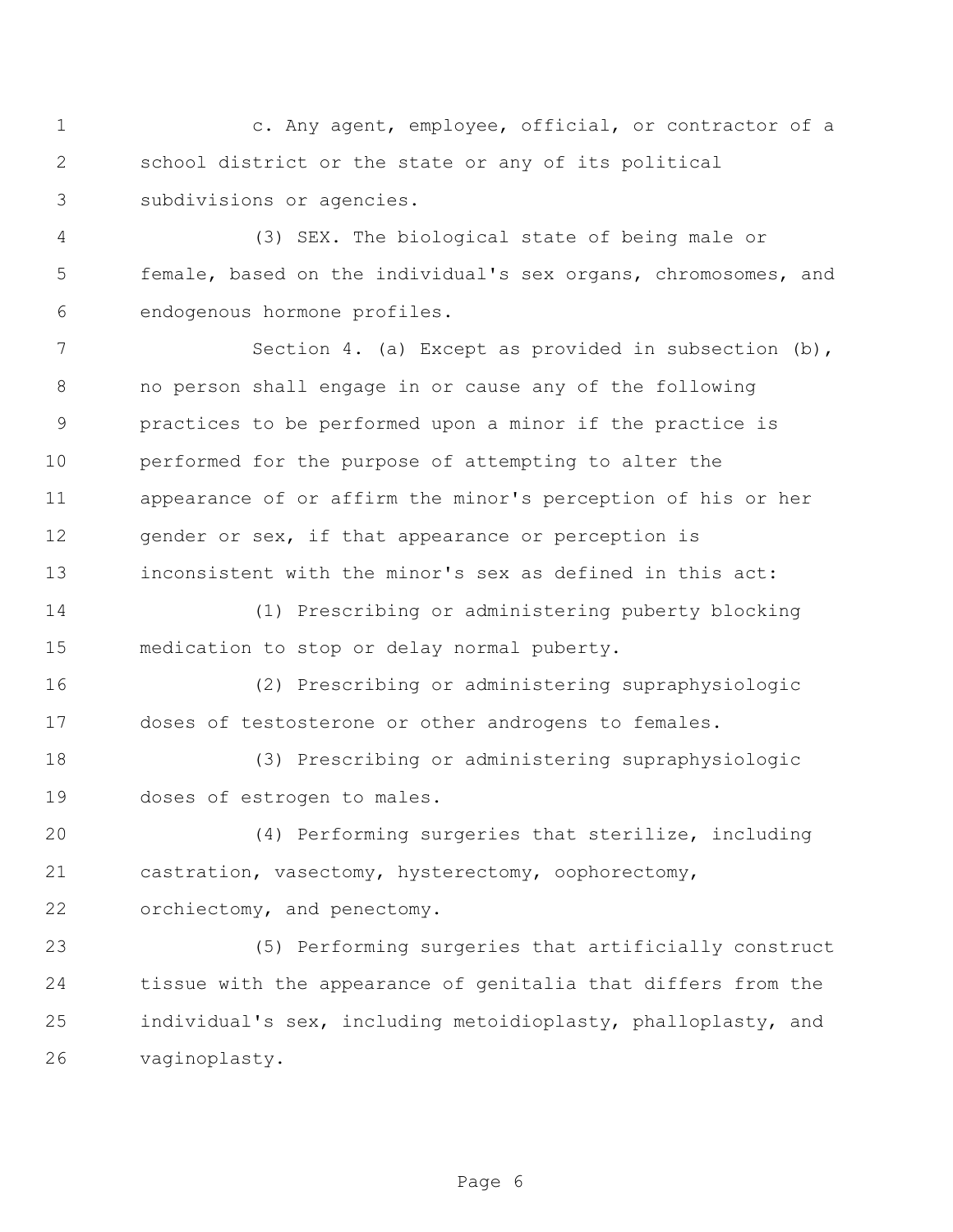(6) Removing any healthy or non-diseased body part or tissue, except for a male circumcision.

 (b) Subsection (a) does not apply to a procedure undertaken to treat a minor born with a medically verifiable disorder of sex development, including either of the following:

 (1) An individual born with external biological sex characteristics that are irresolvably ambiguous, including an individual born with 46 XX chromosomes with virilization, 46 XY chromosomes with under virilization, or having both ovarian and testicular tissue.

 (2) An individual whom a physician has otherwise diagnosed with a disorder of sexual development, in which the physician has determined through genetic or biochemical testing that the person does not have normal sex chromosome structure, sex steroid hormone production, or sex steroid hormone action for a male or female.

 (c) A violation of this section is a Class C felony. Section 5. No nurse, counselor, teacher, principal, or other administrative official at a public or private school attended by a minor shall do either of the following:

 (1) Encourage or coerce a minor to withhold from the minor's parent or legal guardian the fact that the minor's perception of his or her gender or sex is inconsistent with the minor's sex.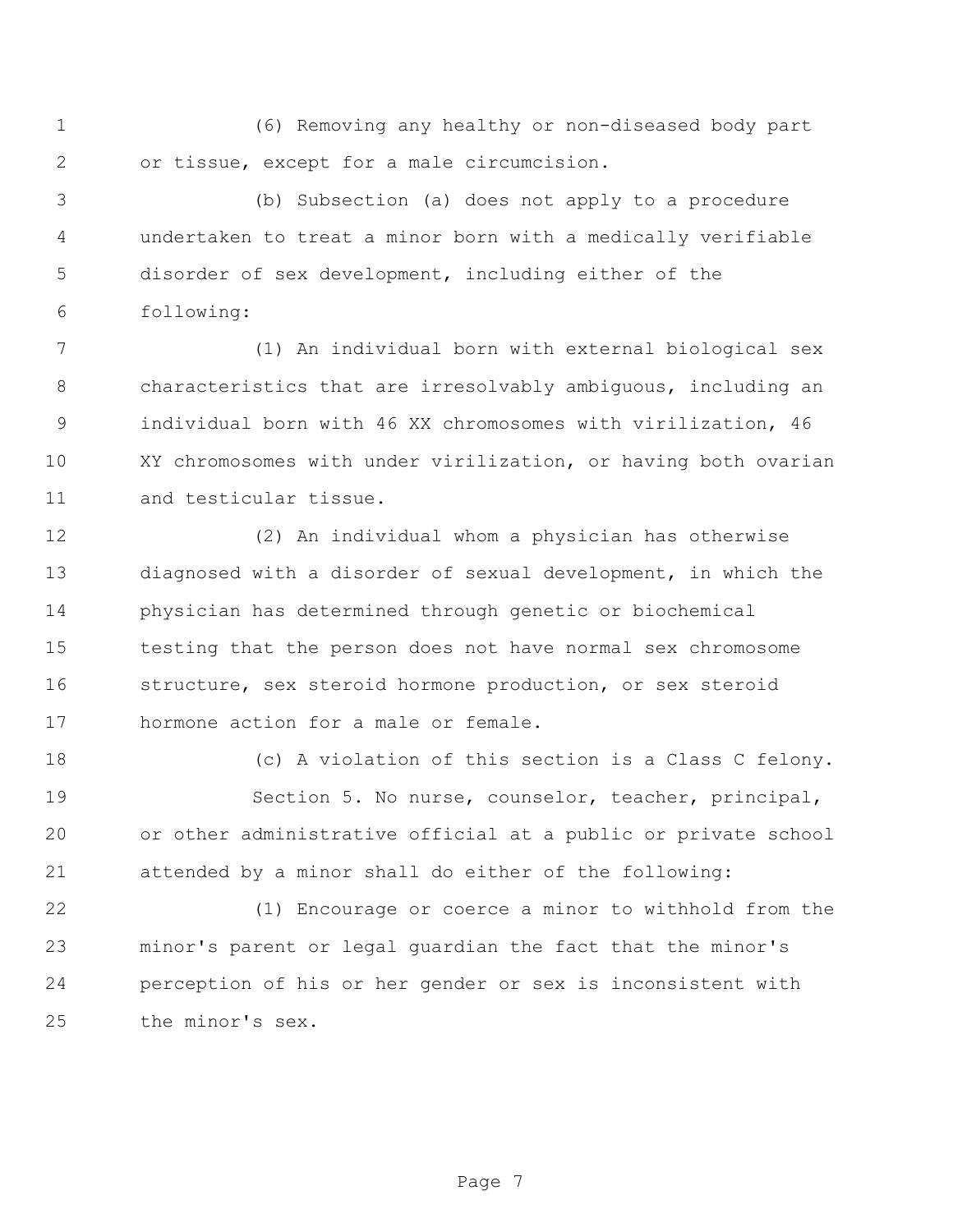(2) Withhold from a minor's parent or legal guardian information related to a minor's perception that his or her gender or sex is inconsistent with his or her sex.

 Section 6. Except as provided for in Section 4, nothing in this act shall be construed as limiting or preventing psychologists, psychological technicians, and master's level licensed mental health professionals from rendering the services for which they are qualified by training or experience involving the application of recognized principles, methods, and procedures of the science and profession of psychology and counseling.

 Section 7. Nothing in this section shall be construed to establish a new or separate standard of care for hospitals or physicians and their patients or otherwise modify, amend, or supersede any provision of the Alabama Medical Liability Act of 1987 or the Alabama Medical Liability Act of 1996, or any amendment or judicial interpretation of either act.

 Section 8. If any part, section, or subsection of this act or the application thereof to any person or circumstances is held invalid, the invalidity shall not affect parts, sections, subsections, or applications of this act that can be given effect without the invalid part, section, subsection, or application.

 Section 9. This act does not affect a right or duty afforded to a licensed pharmacist by state law.

Page 8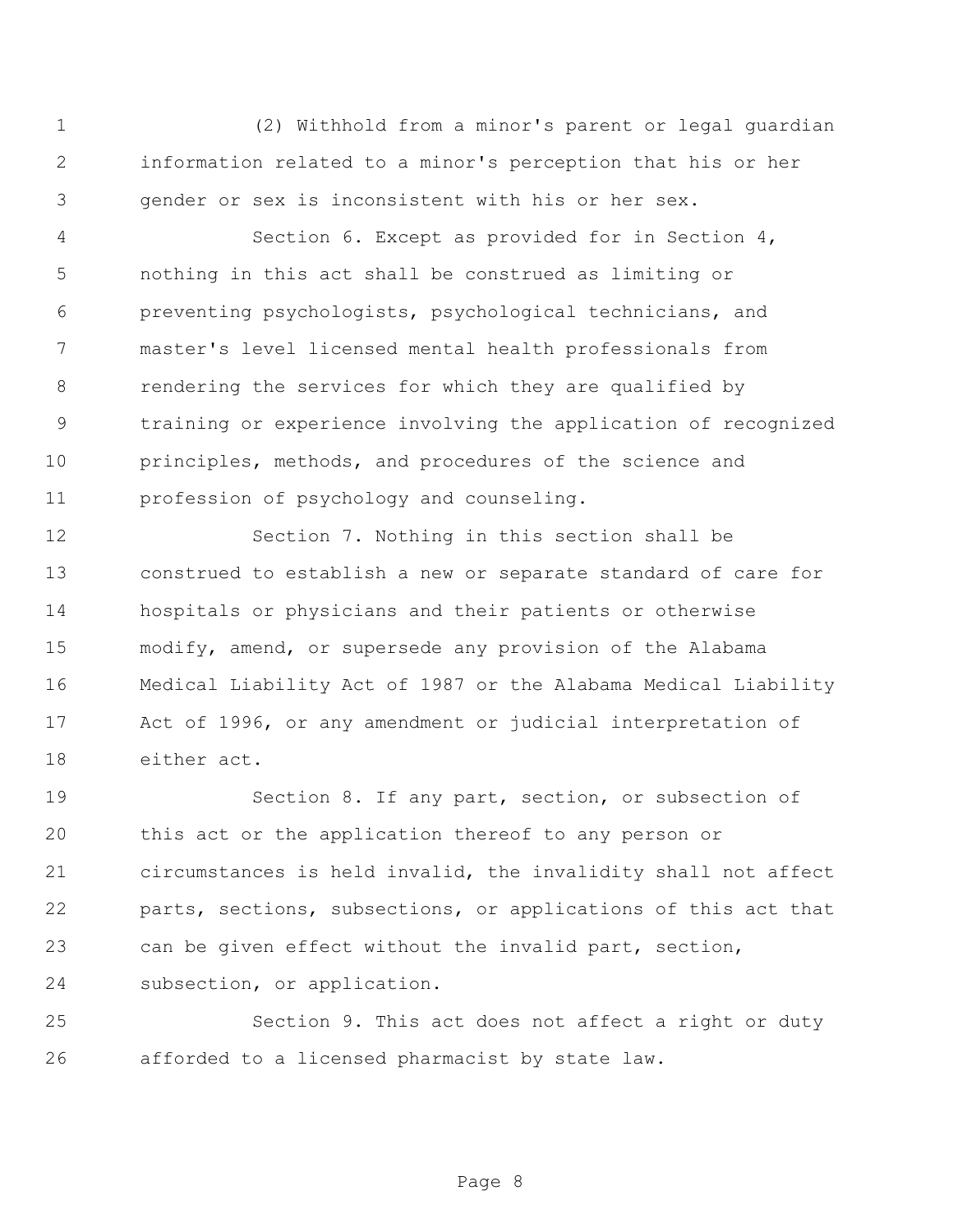Section 10. Although this bill would have as its purpose or effect the requirement of a new or increased expenditure of local funds, the bill is excluded from further requirements and application under Amendment 621, as amended by Amendment 890, now appearing as Section 111.05 of the Official Recompilation of the Constitution of Alabama of 1901, as amended, because the bill defines a new crime or amends the definition of an existing crime.

 Section 11. This act shall become effective 30 days following its passage and approval by the Governor, or its otherwise becoming law.